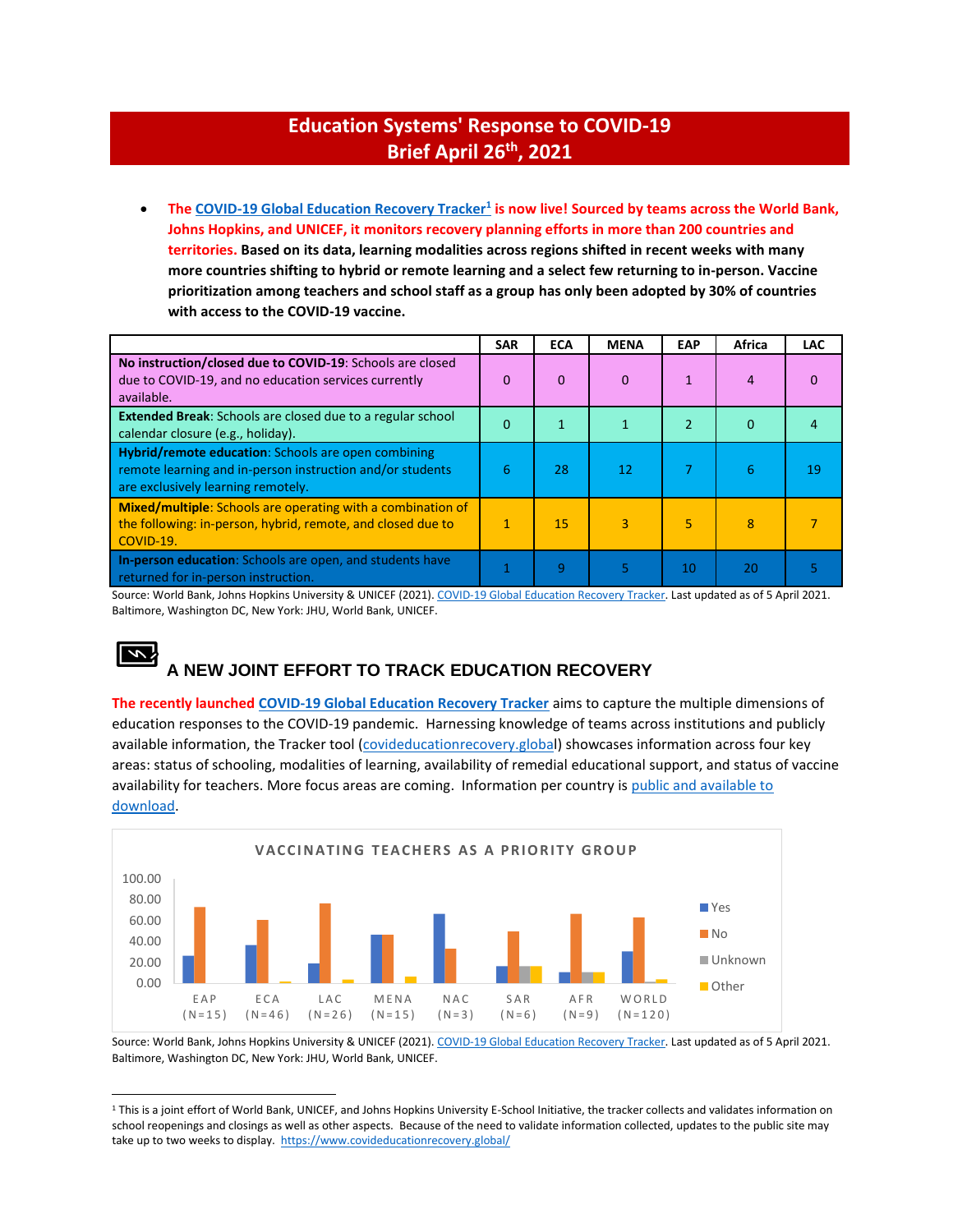# **LATEST DEVELOPMENTS IN EDUCATION**

**There is yet another round of school closures around the world as the pandemic continues to surge.** In France, [a](https://apnews.com/article/france-close-schools-domestic-travel-ban-coronavirus-surge-b5ead689529516dc369170f695bfdf58)  three week nationwide [school closure announcement](https://apnews.com/article/france-close-schools-domestic-travel-ban-coronavirus-surge-b5ead689529516dc369170f695bfdf58) was made. Additionally, countries lik[e Belgium](https://abcnews.go.com/Health/wireStory/latest-pakistan-orders-doses-chinese-made-vaccines-76649087) and [Italy,](https://www.reuters.com/article/us-health-coronavirus-italy-education/italian-parents-and-children-protest-against-covid-school-closures-idUSKBN2BD0M6) are closing schools as cases of the new variant of coronavirus surge. Countries are hoping to alleviate increasing pressure on hospitals as the cases keep rising. Puerto Rico's health secretary announced that as of April 12<sup>th</sup> all [public and private schools](https://www.heraldextra.com/news/world/puerto-rico-to-shutter-schools-amid-spike-in-covid-19-cases/article_c4170829-bb63-5054-a6b8-ebb68d349e46.html) in the U.S. territory would close for two weeks amid a surge in COVID-19 cases.

**As of the end of March[, total and partial school closures in Latin America and the Caribbean](https://www.unicef.org/press-releases/114-million-children-still-out-classroom-latin-america-and-caribbean) currently leave about 114 million students without face-to-face schooling**. According to UNICEF, on average, children in this region have lost 158 school days of face-to-face schooling followed by students in South Asia who have lost 146 days (See Figure 1 to see specific number of days per countries). A recent [World Bank Report](https://openknowledge.worldbank.org/handle/10986/35276?locale-attribute=en) indicates that after an average of 10 months in school closures in LAC, 71 percent of students in lower secondary education may not be able to understand a text of moderate length. Before COVID-19, the figure was 55 percent. It is estimated that this percentage could rise to 77 percent if schools are closed for three more months.



#### *Figure 1: Number of school days by opening status in selected countries*

Notes: the period covered goes from March 11, 2020 to February 2, 2021. The data source and opening status definitions corresponds to those of UNICEF.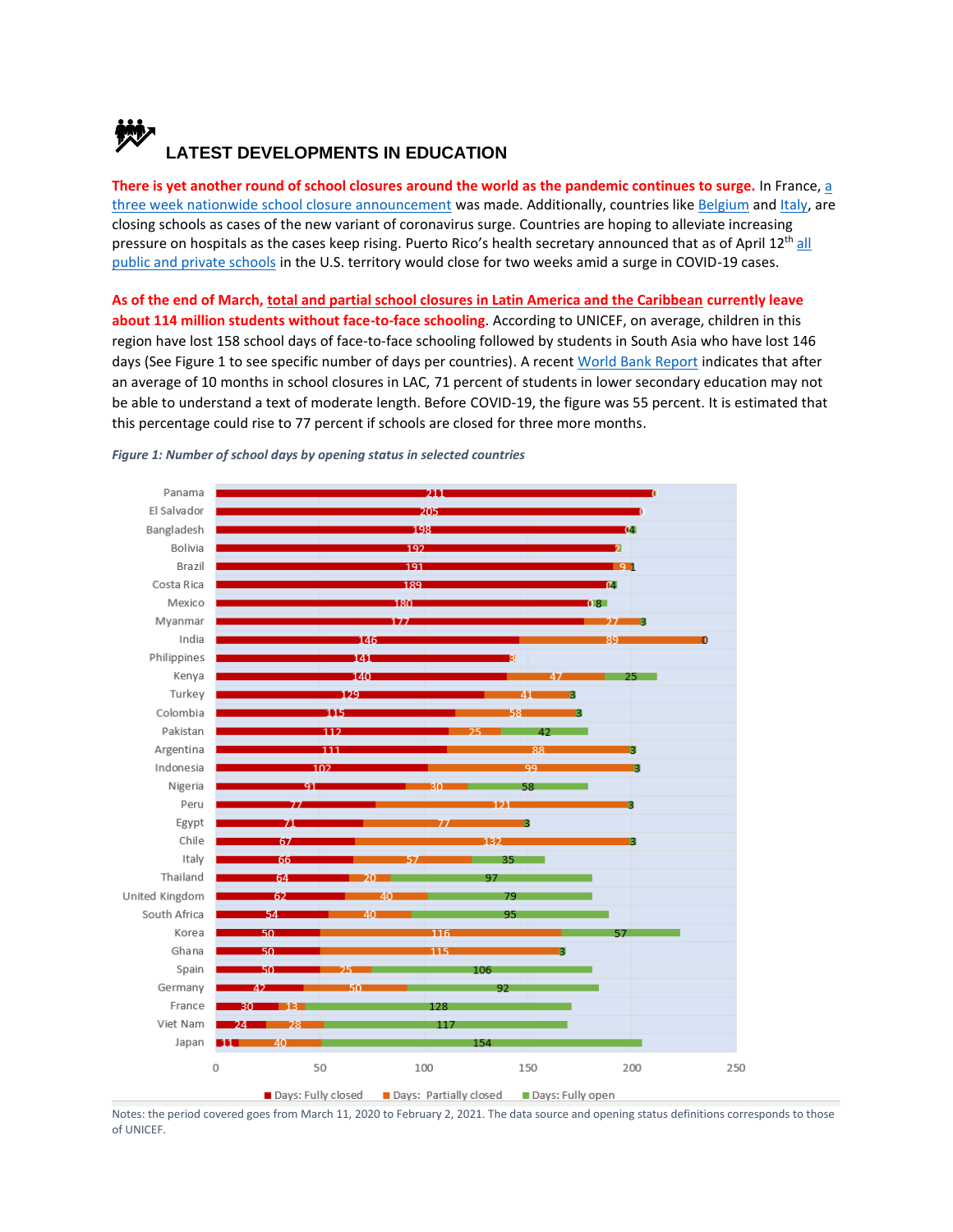**In Germany, a country that has faced several school lockdowns, the government has started vaccinating teachers**. In Bavaria, starting April 12th, 2x weekly testing has become mandatory for teachers and students to participate in face-to-face instruction. Testing can be in the form of antigen, PCR, or take-home (self-) tests, but the "take-home/self-" test needs to be performed at school. In COVID-19, hotspots testing may be done more often.

**In the United States, the House Foreign Affairs Committee recently advanced the** Global [Learning](https://docs.house.gov/meetings/FA/FA00/20210325/111402/BILLS-117-HR1500-H001085-Amdt-13.pdf) Loss [Assessment](https://docs.house.gov/meetings/FA/FA00/20210325/111402/BILLS-117-HR1500-H001085-Amdt-13.pdf) Act. This bipartisan, bicameral legislation shines a light on the [critical issue of learning loss](https://www.cgdev.org/blog/us-congress-raises-alarm-global-learning-loss-and-inequality#.YGsR0SCWBWY.twitter) - and the impacts of disrupted education more broadly—as schools around the world closed due to the COVID-19 pandemic. If passed, the bill would direct the US Agency for International Development (USAID) to report on the ways the pandemic is affecting basic education around the world, especially for the most marginalized children, and identify opportunities for the agency and its partners to respond.

**Emerging evidence from some of the ECA region's highest-income countries indicate that the pandemic is giving rise to learning losses and increases in inequality.** [To reduce and reverse the long-term negative effects, Ukraine](https://www.worldbank.org/en/news/opinion/2021/04/02/the-impact-of-covid-19-on-education-recommendations-and-opportunities-for-ukraine) and other lower-middle-income countries, which are likely to be even harder hit, need to implement learning recovery programs, protect educational budgets, and prepare for future shocks by "building back better." Ukraine also implemented measures to support remote teaching and learning.

**The U.S. Department of Education (Department) released the** [COVID-19 Handbook, Volume 2: Roadmap to](https://nam11.safelinks.protection.outlook.com/?url=https%3A%2F%2Flnks.gd%2Fl%2FeyJhbGciOiJIUzI1NiJ9.eyJidWxsZXRpbl9saW5rX2lkIjoxMDEsInVyaSI6ImJwMjpjbGljayIsImJ1bGxldGluX2lkIjoiMjAyMTA0MDkuMzg1MTAyNzEiLCJ1cmwiOiJodHRwczovL3d3dzIuZWQuZ292L2RvY3VtZW50cy9jb3JvbmF2aXJ1cy9yZW9wZW5pbmctMi5wZGY_dXRtX2NvbnRlbnQ9JnV0bV9tZWRpdW09ZW1haWwmdXRtX25hbWU9JnV0bV9zb3VyY2U9Z292ZGVsaXZlcnkmdXRtX3Rlcm09In0.xzgR0vJ9CYvSXcRRhd8PO1yghd86f81UpEyhWmArfvc%2Fs%2F1435063245%2Fbr%2F101743192773-l&data=04%7C01%7Cdambasz%40worldbank.org%7Cb0a33e486bc74b33d37608d8fb6064da%7C31a2fec0266b4c67b56e2796d8f59c36%7C0%7C1%7C637535738724393452%7CUnknown%7CTWFpbGZsb3d8eyJWIjoiMC4wLjAwMDAiLCJQIjoiV2luMzIiLCJBTiI6Ik1haWwiLCJXVCI6Mn0%3D%7C1000&sdata=HkdSJCxbKcMdN%2BjfeYiaMLyZnPzAzvfOZ8nL%2F9JZVkE%3D&reserved=0)  [Reopening Safely and Meeting All Students' Needs,](https://nam11.safelinks.protection.outlook.com/?url=https%3A%2F%2Flnks.gd%2Fl%2FeyJhbGciOiJIUzI1NiJ9.eyJidWxsZXRpbl9saW5rX2lkIjoxMDEsInVyaSI6ImJwMjpjbGljayIsImJ1bGxldGluX2lkIjoiMjAyMTA0MDkuMzg1MTAyNzEiLCJ1cmwiOiJodHRwczovL3d3dzIuZWQuZ292L2RvY3VtZW50cy9jb3JvbmF2aXJ1cy9yZW9wZW5pbmctMi5wZGY_dXRtX2NvbnRlbnQ9JnV0bV9tZWRpdW09ZW1haWwmdXRtX25hbWU9JnV0bV9zb3VyY2U9Z292ZGVsaXZlcnkmdXRtX3Rlcm09In0.xzgR0vJ9CYvSXcRRhd8PO1yghd86f81UpEyhWmArfvc%2Fs%2F1435063245%2Fbr%2F101743192773-l&data=04%7C01%7Cdambasz%40worldbank.org%7Cb0a33e486bc74b33d37608d8fb6064da%7C31a2fec0266b4c67b56e2796d8f59c36%7C0%7C1%7C637535738724393452%7CUnknown%7CTWFpbGZsb3d8eyJWIjoiMC4wLjAwMDAiLCJQIjoiV2luMzIiLCJBTiI6Ik1haWwiLCJXVCI6Mn0%3D%7C1000&sdata=HkdSJCxbKcMdN%2BjfeYiaMLyZnPzAzvfOZ8nL%2F9JZVkE%3D&reserved=0) **to provide additional strategies for safely reopening all of America's schools**. Building off of [Volume 1: Strategies for Safely Reopening Elementary and Secondary Schools,](https://nam11.safelinks.protection.outlook.com/?url=https%3A%2F%2Flnks.gd%2Fl%2FeyJhbGciOiJIUzI1NiJ9.eyJidWxsZXRpbl9saW5rX2lkIjoxMDIsInVyaSI6ImJwMjpjbGljayIsImJ1bGxldGluX2lkIjoiMjAyMTA0MDkuMzg1MTAyNzEiLCJ1cmwiOiJodHRwczovL3d3dzIuZWQuZ292L2RvY3VtZW50cy9jb3JvbmF2aXJ1cy9yZW9wZW5pbmcucGRmP3V0bV9jb250ZW50PSZ1dG1fbWVkaXVtPWVtYWlsJnV0bV9uYW1lPSZ1dG1fc291cmNlPWdvdmRlbGl2ZXJ5JnV0bV90ZXJtPSJ9.akhT2tsT1ALoPd2oODAUnXj-yw4M_MhM7hjxH29ccn0%2Fs%2F1435063245%2Fbr%2F101743192773-l&data=04%7C01%7Cdambasz%40worldbank.org%7Cb0a33e486bc74b33d37608d8fb6064da%7C31a2fec0266b4c67b56e2796d8f59c36%7C0%7C1%7C637535738724393452%7CUnknown%7CTWFpbGZsb3d8eyJWIjoiMC4wLjAwMDAiLCJQIjoiV2luMzIiLCJBTiI6Ik1haWwiLCJXVCI6Mn0%3D%7C1000&sdata=3Zuce6NeND6ScDUbwTrgk6jMo6RJfm2jazOpfiPNq%2FM%3D&reserved=0) which focused on health and safety measures that schools can use to successfully implement the [Centers for](https://nam11.safelinks.protection.outlook.com/?url=https%3A%2F%2Flnks.gd%2Fl%2FeyJhbGciOiJIUzI1NiJ9.eyJidWxsZXRpbl9saW5rX2lkIjoxMDMsInVyaSI6ImJwMjpjbGljayIsImJ1bGxldGluX2lkIjoiMjAyMTA0MDkuMzg1MTAyNzEiLCJ1cmwiOiJodHRwczovL3d3dy5jZGMuZ292L2Nvcm9uYXZpcnVzLzIwMTktbmNvdi9jb21tdW5pdHkvc2Nob29scy1jaGlsZGNhcmUvb3BlcmF0aW9uLXN0cmF0ZWd5Lmh0bWw_dXRtX2NvbnRlbnQ9JnV0bV9tZWRpdW09ZW1haWwmdXRtX25hbWU9JnV0bV9zb3VyY2U9Z292ZGVsaXZlcnkmdXRtX3Rlcm09In0.GwcJzLrw-6ojDnU61rcrARlI51K5NQ0mh-12lFER688%2Fs%2F1435063245%2Fbr%2F101743192773-l&data=04%7C01%7Cdambasz%40worldbank.org%7Cb0a33e486bc74b33d37608d8fb6064da%7C31a2fec0266b4c67b56e2796d8f59c36%7C0%7C1%7C637535738724403443%7CUnknown%7CTWFpbGZsb3d8eyJWIjoiMC4wLjAwMDAiLCJQIjoiV2luMzIiLCJBTiI6Ik1haWwiLCJXVCI6Mn0%3D%7C1000&sdata=XlgEPIB%2BEbQKE5Op0%2BV0qu7HkrLBEVUqFykwZzAkBdA%3D&reserved=0)  [Disease Control and Prevention's \(CDC\) K-12 Operational Strategy,](https://nam11.safelinks.protection.outlook.com/?url=https%3A%2F%2Flnks.gd%2Fl%2FeyJhbGciOiJIUzI1NiJ9.eyJidWxsZXRpbl9saW5rX2lkIjoxMDMsInVyaSI6ImJwMjpjbGljayIsImJ1bGxldGluX2lkIjoiMjAyMTA0MDkuMzg1MTAyNzEiLCJ1cmwiOiJodHRwczovL3d3dy5jZGMuZ292L2Nvcm9uYXZpcnVzLzIwMTktbmNvdi9jb21tdW5pdHkvc2Nob29scy1jaGlsZGNhcmUvb3BlcmF0aW9uLXN0cmF0ZWd5Lmh0bWw_dXRtX2NvbnRlbnQ9JnV0bV9tZWRpdW09ZW1haWwmdXRtX25hbWU9JnV0bV9zb3VyY2U9Z292ZGVsaXZlcnkmdXRtX3Rlcm09In0.GwcJzLrw-6ojDnU61rcrARlI51K5NQ0mh-12lFER688%2Fs%2F1435063245%2Fbr%2F101743192773-l&data=04%7C01%7Cdambasz%40worldbank.org%7Cb0a33e486bc74b33d37608d8fb6064da%7C31a2fec0266b4c67b56e2796d8f59c36%7C0%7C1%7C637535738724403443%7CUnknown%7CTWFpbGZsb3d8eyJWIjoiMC4wLjAwMDAiLCJQIjoiV2luMzIiLCJBTiI6Ik1haWwiLCJXVCI6Mn0%3D%7C1000&sdata=XlgEPIB%2BEbQKE5Op0%2BV0qu7HkrLBEVUqFykwZzAkBdA%3D&reserved=0) Volume 2 of the Handbook focuses on researchbased strategies to address the social, emotional, mental-health, and academic impacts of the pandemic on students, educators, and staff, such as how to address any potential anxiety or depression some may face as a result of the COVID-19 pandemic and nearly a year of remote learning.

**One of the most severe impacts of school closures has been the impact on both student and teacher mental health**. Based on a study conducted by the Reuters News Agency in the United States that surveyed school districts that serve [over 2.2 million students, 74 percent reported several signs of increased mental health issues among](https://learningenglish.voanews.com/a/report-school-closures-hurting-students-teachers-mental-health/5823856.html)  [students.](https://learningenglish.voanews.com/a/report-school-closures-hurting-students-teachers-mental-health/5823856.html) Nearly [90% of responding districts cited higher rates of absenteeism or disengagement,](https://www.reuters.com/investigates/special-report/health-coronavirus-students/) metrics commonly used to gauge student emotional health. The lack of in-person education was a driver of these warning signs of trouble, according to more than half of districts.

**The pandemic has brought up new challenges, while also exacerbating previous barriers to education and [threatening women and girls' access to learning](https://www.brookings.edu/blog/africa-in-focus/2021/03/05/putting-girls-at-the-center-of-the-covid-19-pandemic-response-in-africa/).** On the occasion of International Women's Day, the World Innovation Summit for Education discussed the impact of COVID-[19 on girls' education](https://www.globalcitizen.org/en/content/covid-19-girls-education-asia-pacific/) in various regions of the world, how to prevent dropouts, and highlighted best practices from around the world. Watch a replay of that [conversation here.](https://www.facebook.com/wiseqatar/videos/2884330241799581)

**The Centers for Disease Control and Prevention (C.D.C.) announced that elementary school students and some middle and high school students could be spaced [three feet apart in classrooms.](https://www.nytimes.com/2021/03/20/world/cdc-social-distance-schools-three-feet.html)** The previous guidance of keeping most students six feet apart had in many school districts become a big obstacle to welcoming students back for full-time instruction because it severely limited capacity. Many experts now say a growing body of research shows that six feet is not much more [protective](https://www.nytimes.com/2021/03/16/health/coronavirus-schools-social-distance.html) than three, as long as other safety measures are in place, such as mask wearing.

**While some educators have been able to work from home for much, if not all, of the pandemic, childcare centers have emerged as substitute schools for many thousands of American children for whom online learning is not an option.** For months[, those students have been supervised by childcare, after-school,](https://www.nytimes.com/2021/03/19/nyregion/child-care-teachers-schools-covid.html) and day care employees – sometimes in the very same classrooms that were closed for in-person instruction because of high virus cases and concerns among teachers' unions about safety measures. That stark imbalance has underscored longstanding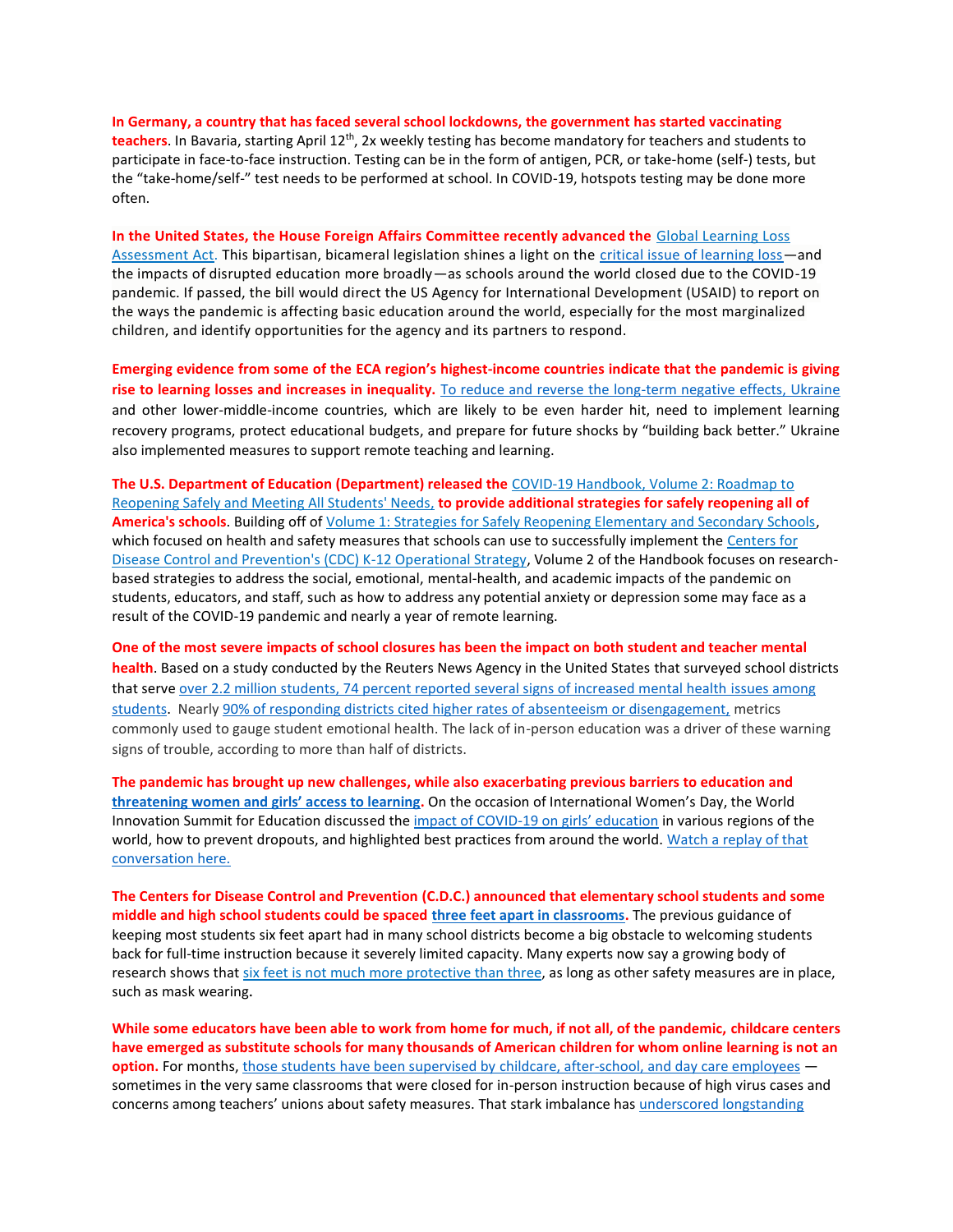[inequities between childcare workers and public school educators,](https://www.brookings.edu/blog/brown-center-chalkboard/2021/02/16/stabilizing-child-care-requires-more-than-emergency-covid-19-relief-funds/) and raised uncomfortable questions about which employees are considered essential.

## **RESEARCH AND LATEST FINDINGS**

**The World Bank, UNESCO, and UNICEF launched "Mission: [Recovering Education](https://www.worldbank.org/en/topic/education/brief/mission-recovering-education-in-2021) in 2020".** With the main objective of enabling all children to return to school and to a supportive learning environment, the partners seek to support countries to take all actions possible to plan, prioritize, and ensure that all learners are back in school; that schools take all measures to reopen safely; that students receive effective remedial learning and comprehensive services to help recover learning losses and improve overall welfare; and their teachers are prepared and supported to meet their learning needs.

**[A new World Bank report](https://www.worldbank.org/en/news/press-release/2021/03/17/hacer-frente-a-la-crisis-educativa-en-america-latina-y-el-caribe) shows that the health and economic shocks caused by the COVID-19 pandemic brought about the most significant disruption in the history of the education sector in Latin America and the Caribbean region**, leading to school closures at all levels and affecting over 170 million students throughout the region. Despite the tremendous efforts made by countries to mitigate the lack of in-person education through remote learning, education is taking a serious hit and outcomes are plummeting in the region. [Learning poverty by](https://openknowledge.worldbank.org/handle/10986/35276)  [the end of primary education could increase by more than 20 percent.](https://openknowledge.worldbank.org/handle/10986/35276)

**A recent World Bank report discusses the impact of COVID-19 and related school closures on primary students' access to learning in Nepal.** [The note finds that overall,](https://openknowledge.worldbank.org/bitstream/handle/10986/35384/Learning-in-the-Time-of-COVID-19-Insights-from-Nepal.pdf?sequence=1&isAllowed=y) during school closures, disadvantaged parents (by wealth/ caste) are significantly: (i) less likely to have accessed active remote learning; (ii) less likely to engage in the child's learning; and (iii) less likely to receive teacher support.

**By exacerbating a pre-existing "learning crisis," the COVID-19 pandemic has undermined many developing countries' long-term economic prospects**. Even in the face of today's fiscal constraints, immediate action to improve educational outcomes has become an urgent priority. This [piece](https://www.project-syndicate.org/columnist/pinelopi-koujianou-goldberg) by Pinelopi Koujianou Goldberg, former World Bank Group chief economist, currently Professor of Economics at Yale University, highlights ways in which countries could possibly mitigate this learning crisis.

**The COVID-19 pandemic has caused rushed digitalization of primary and secondary (K12) student education, and cyber-risks such as bullying, technology addiction, and misinformation must be addressed.** There is an urgent need to coordinate global efforts for digital skills education and training, which can help students succeed in the digital age while curbing risks and inequality. This [report](https://www.nature.com/articles/s41562-021-01074-z?utm_source=feedburner&utm_medium=feed&utm_campaign=Feed%3A+nathumbehav%2Frss%2Fcurrent+%28Nature+Human+Behaviour%29) in "Nature" aims to highlight ways in which systems can address the digital skills gap for future generations.

**A recent UNICEF report highlights the impact of COVID-19 on low cost private schools (LCPS)**. The [economic](https://www.unicef.org/globalinsight/media/1581/file/UNICEF_Global_Insight_Implications_covid-19_Low-cost_Private_Schools_2021.pdf)  [shock of the pandemic has placed LCPS under significant financial stress;](https://www.unicef.org/globalinsight/media/1581/file/UNICEF_Global_Insight_Implications_covid-19_Low-cost_Private_Schools_2021.pdf) teachers reported losing their jobs, having their salaries cut, or not being paid at all. Thousands of LCPS have already shut down, and thousands more are on the brink of permanent closures. LCPS also struggled to provide remote learning support to their students, and the likelihood of extensive learning losses among returning students is high. Given the financial pressures they are under, LCPS will also face difficulties in providing remedial learning support to overcome this learning loss.

#### *World Bank Blogs, Events, and Other Resources*

#### **World Bank Blogs:**

- Ending Learning Poverty and Building Skills: Investing in Education The World Bank [\(brochure\)](https://issuu.com/afaquir-worldbankgroup/docs/wb_educationbrochure_apr.15.21_final)
- Mission: Recovering Education 2021 [\(English,](https://blogs.worldbank.org/education/mission-recovering-education-2021) [French, Spanish\)](https://fr.unesco.org/news/mission-retablir-leducation-2021)
- How to get children to Read@Home? We have a manual that can help [\(English\)](https://blogs.worldbank.org/education/how-get-children-readhome-we-have-manual-can-help)